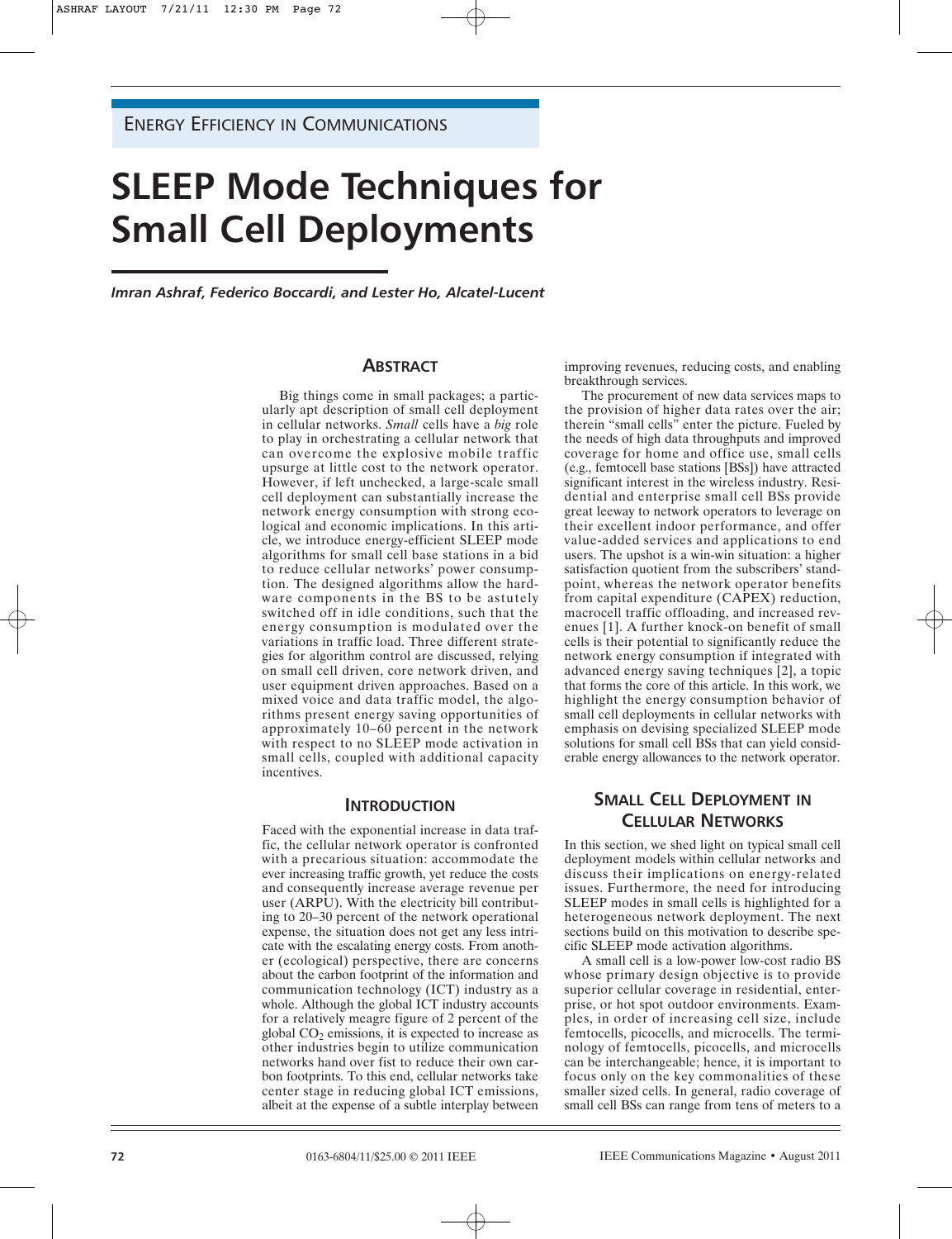few hundred meters, and herein lies the first obvious energy saving from small cells. Due to shorter distances between the transmitter-receiver pair, the transmit power required to achieve the same quality of service (QoS) scales down significantly in the small cell scenario. This transmit power reduction bodes favorably for power requirements of related BS hardware components, and the overall BS power drawn from the socket recedes. One example of a typical small cell overlay network, where several small cell BSs provide coverage within a macrocell, is shown in Fig. 1.

An important characteristic of small cell deployment is that it is considerably less planned as opposed to typical macrocellular deployments. For instance, in the case of residential femtocells, BSs are user-deployed and support plugand-play deployment. Such a deployment strategy is enabled through the use of specialized self- $x<sup>1</sup>$  algorithms, which run in small cell BSs and provide distributed control in a cellular network. Concurrently, the same distributed control can be used to invoke SLEEP mode procedures in small cells in a bid to reduce network energy consumption. We discuss these decentralized small cell controlled SLEEP procedures in more detail later.

There are two main operational modes for small cell BSs: *open access mode*, in which the BS allows access to all users of the operator's network; and *closed access mode*, which allows only registered users to access the small cell. The *hybrid access mode*, in which a limited amount of small cell resources are available to non-registered users, can also be available. The energy saving procedures employed in small cell BSs can vary significantly based on the access control mechanism. For instance, in the case of SLEEP mode schemes for closed mode small cells, the BS hardware might need to verify whether the subscriber requesting access to resources is registered or not, before switching itself ON. Other criteria, such as user location information, user classification, etc., are also integrated differently in algorithms based on the small cell mode of operation. These phenomena are described exhaustively later.

In order to provide a first order indication on the power consumption performance of small cell deployment, let us consider a Long Term Evolution (LTE) based cellular network in an urban area comprising of macrocells and picocells. The picocells are all user-deployed in respective households. The number of macrocell sites and picocells are denoted by η*macro* and η*pico*, respectively. It is assumed that a total of 40,000 mobile subscribers are present in the area with 10,000 users uniformly distributed outdoors and 30,000 users located indoors. The indoor user distribution is based on an average of 4 users per household, such that a maximum of 7,500 picocells can be deployed in all households. Each outdoor or indoor subscriber is assumed to have the same average traffic requirements of 0.5 Mb/s.

Each picocell draws  $P_{pico} = 12$  W from the power socket [3], and can transmit up to 0.2 W and serve four simultaneous users. Each macrocell site consists of three sectors and consumes a



**Figure 1.** *Heterogeneous cellular network topology incorporating different forms of small cell deployments as an overlay on the macrocell network. Small cells may use secure tunnels back to the core network using existing broadband infrastructure.*

total power of  $P_{macro} = 2.7$  kW [2]. No dynamic power saving modes for macrocells are assumed; the power consumption remains fixed irrespective of the supported traffic. An average spectral efficiency of 1.7 b/s/Hz per macrocell sector is assumed [4], and by considering 20 MHz carrier bandwidth, 204 simultaneously active users can be supported per macrocell site, each requiring 0.5 Mb/s. The total energy consumption per annum  $(= 8760 \text{ h})$  of the network can be written as

$$
E_{network} = (\eta_{macro} \cdot P_{macro} + \eta_{pico} \cdot P_{pico}) \cdot 8760,
$$
  
[Watt hours] (1)

under the assumption that core network components can be neglected for both macro- and picocells since their contribution to the total network energy consumption is very low. Based on the mixed voice and data traffic modeling in [3], each mobile subscriber is assumed to have a duty cycle of 17.15 percent. This means that, on average,

$$
\left[\frac{40,000 \times 0.1715}{204}\right] = 34
$$

macrocell sites are required to provision the modeled environment.

Using Eq. 1, Fig. 2 plots *Enetwork* as a function of number of deployed picocells. As the percentage of users served by the picocells increases,

*<sup>1</sup> Self-*x *refers to self-configuration, self-optimization, self-healing, and so on.*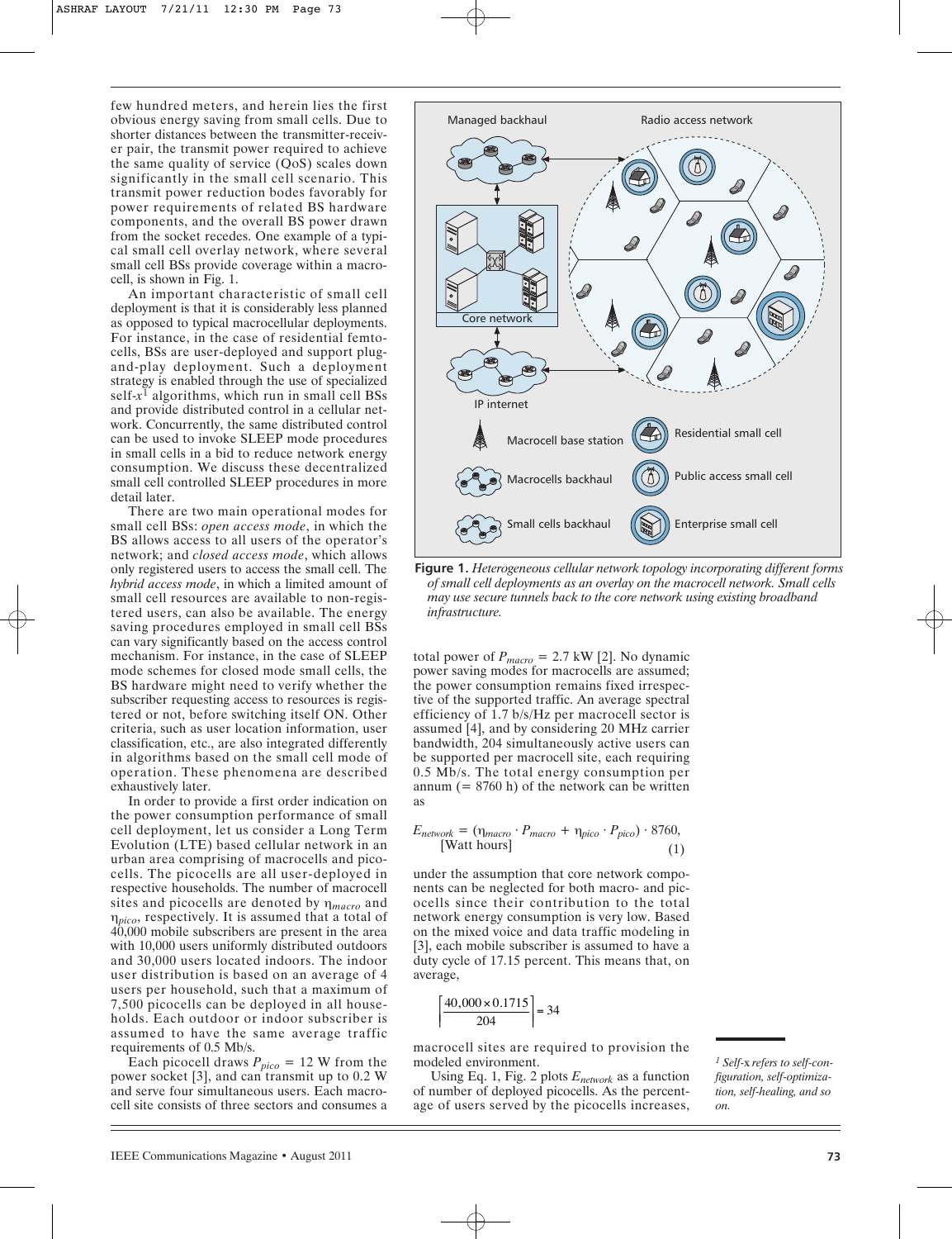

**Figure 2.** *Energy consumed by radio BSs per annum in dependency of the overlay picocell deployment. Each macrocell and picocell consume 2.7 kW and 12 W, respectively.*

the macrocell traffic load is correspondingly reduced. However, due to the inability to adapt its power consumption with traffic load, the energy consumption of the macrocell network remains constant throughout. The graph highlights that the network energy consumption increases linearly with the introduction of picocells due to more power-drawing sources in the network. As such, the network gets excessively overprovisioned (in terms of system capacity) as the deployment of picocells scales up, resulting in an increase in the probability of under-utilized BSs. This lays strong importance on devising SLEEP mode algorithms for radio BSs in a heterogeneous network setting. It will enable an ultra-efficient cellular network that has substantial user capacity in reserves, and can elegantly provision significant reductions in energy expenditure and consequently the energy operating expenditure (OPEX) of the network operator.

## **HARDWARE DESIGN FOR SMALL CELLS**

A thorough understanding of the small cell hardware is required to design SLEEP mode algorithms that can utilize the switching off of various hardware components in low traffic conditions. Also, it is imperative to scrutinize the limitations of current hardware design in terms of its compatibility with SLEEP mode mechanisms. Keeping this view as the backdrop, this section elucidates the hardware model for small cell BSs.

Figure 3 illustrates a high-level schematic representation of a typical femtocell hardware design. It comprises a microprocessor that is responsible for implementing and managing the standardized radio protocol stack and the associated baseband processing, along with administering the backhaul connection to the core network. This capability is generally implemented as a multicore application-specific integrated circuit

(ASIC), which has the added benefit of low power consumption. Apart from the on-chip memory, one or more random access memory components are connected to the microprocessor, which are required for various data handling functions and system bootup. The design also contains a field-programmable gate array (FPGA) and some other integrated circuitry to implement a host of features, such as data encryption, hardware authentication, and network time protocol (NTP). The radio component within the FPGA acts as an interface between the microprocessor and the radio frequency (RF) transceiver. Although not as cost effective, the existence of an FPGA in the hardware model can provide the much needed flexibility for integrating proprietary solutions in the small cell hardware. An active cooling component is not included in the hardware model because the current femtocell hardware is designed to be cooled by natural convection, and we assume that it will be the norm for most small cell hardware in the future. There are separate RF components for data transmission and reception, each consuming a certain amount of power. An RF power amplifier (PA) is present to pass a high-power signal to the transmitting antenna. Due to extremely important cost implications in small cell hardware design, a cost-efficient and robust PA with high linearity and gain is required. Typically, the power added efficiency (ratio of RF power gain to DC power IN) of such PAs can range from 5–40 percent, depending on the output RF power from the PA.

Table 1 shows the nominal power consumption profile of the small cell hardware components highlighted in Fig. 3. By assuming static power consumption across all traffic load, the hardware circuits consume a total of  $P_{ACT}$  = 10.2 W when fully active (RE state). With 85 percent power efficiency of the power supply, the power drawn from the power socket amounts to  $12 \text{ W}$ .

## **SLEEP MODE PROCEDURES FOR SMALL CELLS**

The basic idea underpinning SLEEP mode activation in small cell BSs is the introduction of a low-power state in the hardware, referred to as the SLEEP state. We assume that the small cell resides in exactly one of the following states at any given time:

**READY state (RE).** In this state, all hardware components in the small cell BS are fully switched ON. The pilot channel RF transmissions are carried out to achieve a certain radio coverage area, and all allowed users in the coverage area are served by scheduling radio resources on data channels. All traffic is served under the constraints of the BS's maximum capacity.

**SLEEP state (SL).** In this state, some of the hardware components in the small cell BS are either completely switched off or operated in low-power modes. The BS is correspondingly said to reside in SLEEP mode. The exact components to be switched off are a function of the specific hardware architecture and the particular energy saving algorithm. This, in turn, has a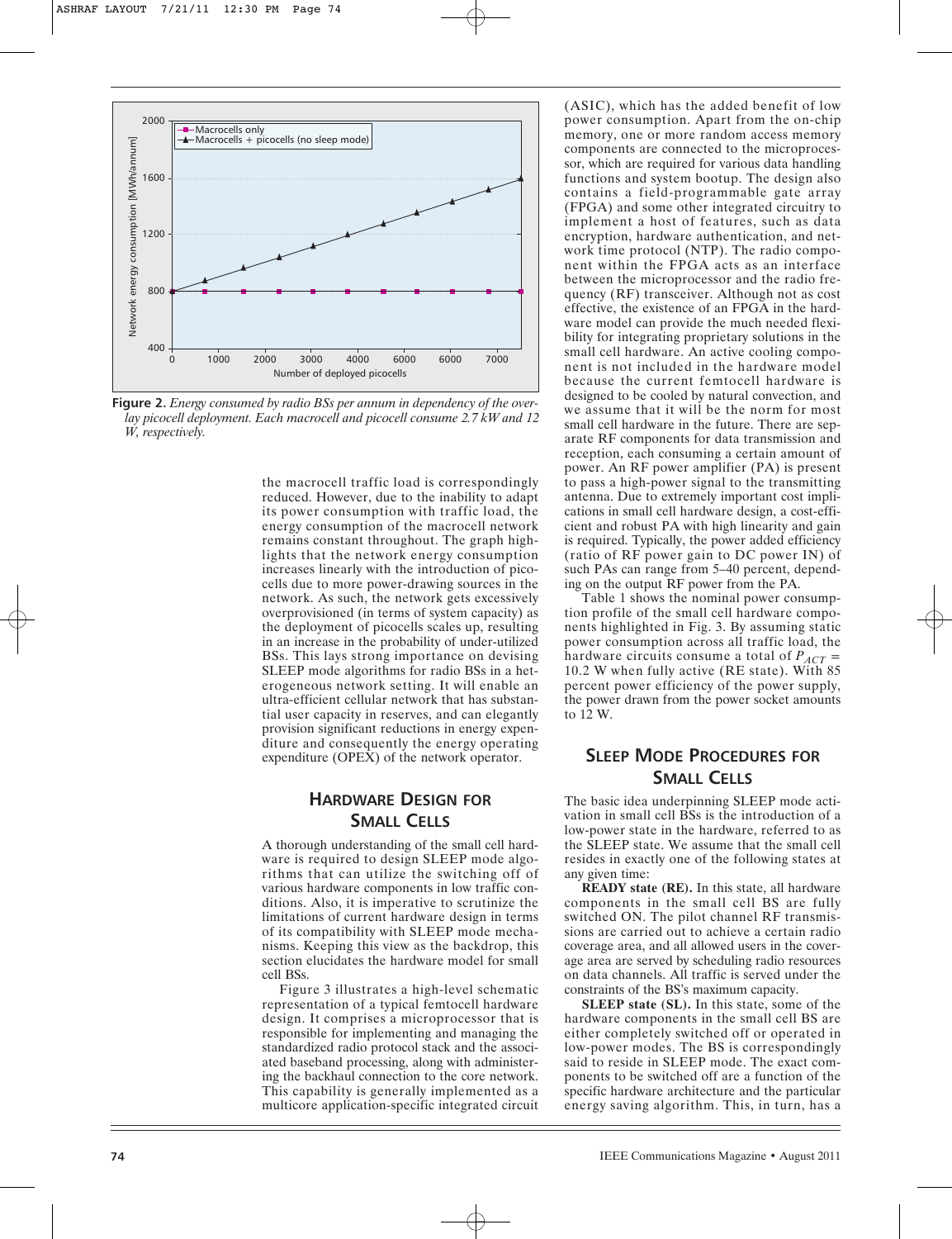

*By leveraging on the presence of sufficient underlay macrocell coverage, the small cell hardware can be augmented with a low-power sniffer capability that allows the detection of an active call from a UE to the underlay macrocell.*

**Figure 3.** *Typical hardware model for a femtocell BS.*

direct influence on the transition time between the SL and RE states.

In the following, we introduce three strategies to enable the transition of small cell BSs between the SL and RE states (i.e., SLEEP mode activation/deactivation). These mechanisms differ fundamentally in terms of the placement of SLEEP mode control in the network, which can be either at the small cell, in the core network, or driven by the user equipment (UE).

#### **SMALL CELL CONTROLLED SLEEP MODE**

By leveraging the presence of sufficient underlay macrocell coverage, the small cell hardware can be augmented with a low-power *sniffer* capability that allows the detection of an active call from a UE unit to the underlay macrocell. By doing so, the small cell can afford to disable its pilot transmissions and the associated radio processing (SL state) when no active calls are being made by the UE in its coverage area. When a UE unit located inside the sensing range of the small cell sniffer connects to the macrocell, the sniffer detects a rise in the received power on the uplink frequency band. This rise in the noise floor is easily detectable since the UE transmits at high power to the macrocell while being located very close to the small cell. If the received signal strength exceeds a predetermined threshold, the detected UE is deemed close enough to be potentially covered by the small cell. At this point, the small cell switches to the RE state and activates its processing and pilot signal transmission. The active UE in range of the small cell can then report the small cell pilot measurements to the macrocell. If the UE is allowed access to the small cell, the macrocell-to-small cell handover of UE will be initiated; otherwise, the small cell can revert to SLEEP mode. Upon the completion of the handover process, the small cell serves the UE until its connection is terminated, after which it can switch back to the SLEEP mode.

Note that this procedure requires macrocellular coverage since it relies on detecting transmissions from a UE unit to a macrocell. Therefore, the small cell needs to check whether sufficient macrocell coverage is available, which can be detected via measurements of the macrocell's

| Hardware component       | Power consump-<br>tion (W) |
|--------------------------|----------------------------|
| Microprocessor           | 1.7                        |
| Associated memory        | 0.5                        |
| Backhaul circuitry       | 0.5                        |
| <b>FPGA</b>              | 2.0                        |
| Associated memory        | 0.5                        |
| Other hardware functions | 1.5                        |
| <b>RF</b> transmitter    | 1.0                        |
| <b>RF</b> receiver       | 0.5                        |
| RF power amplifier       | 2.0                        |

**Table 1.** *Power consumption profile of femtocell hardware.*

pilot channels at the small cell and by UE measurement reports. In addition, the sniffer-based SLEEP mode requires one macrocell–small cell handover per connection; however, the benefits of reduced mobility events and associated signaling due to switched off pilot transmissions outweigh this [3].

In order to gauge the power savings based on the technique described above; the RF transmitter, PA and few non-essential hardware functions (approximately 1 W) can be switched off in idle conditions. This results in a total power saving of approximately 4 W. The existing RF receiver is employed for sniffer functionality that consumes 0.5 W. This means that the FPGA is kept ON to act as the interface between the sniffer and microprocessor, which maintains synchronization and backhaul connectivity with the core network. By looking up values from Table 1, a from-the-socket power saving of 4.7 W is achievable. This equates to a power saving upper bound of 39.2 percent with an always-on backhaul connection with the core network, such that the transition time from SL to RE states is on the order of milliseconds.

#### **CORE NETWORK CONTROLLED SLEEP MODE**

Different from the proposition above, this case does not require the low-power sniffer in the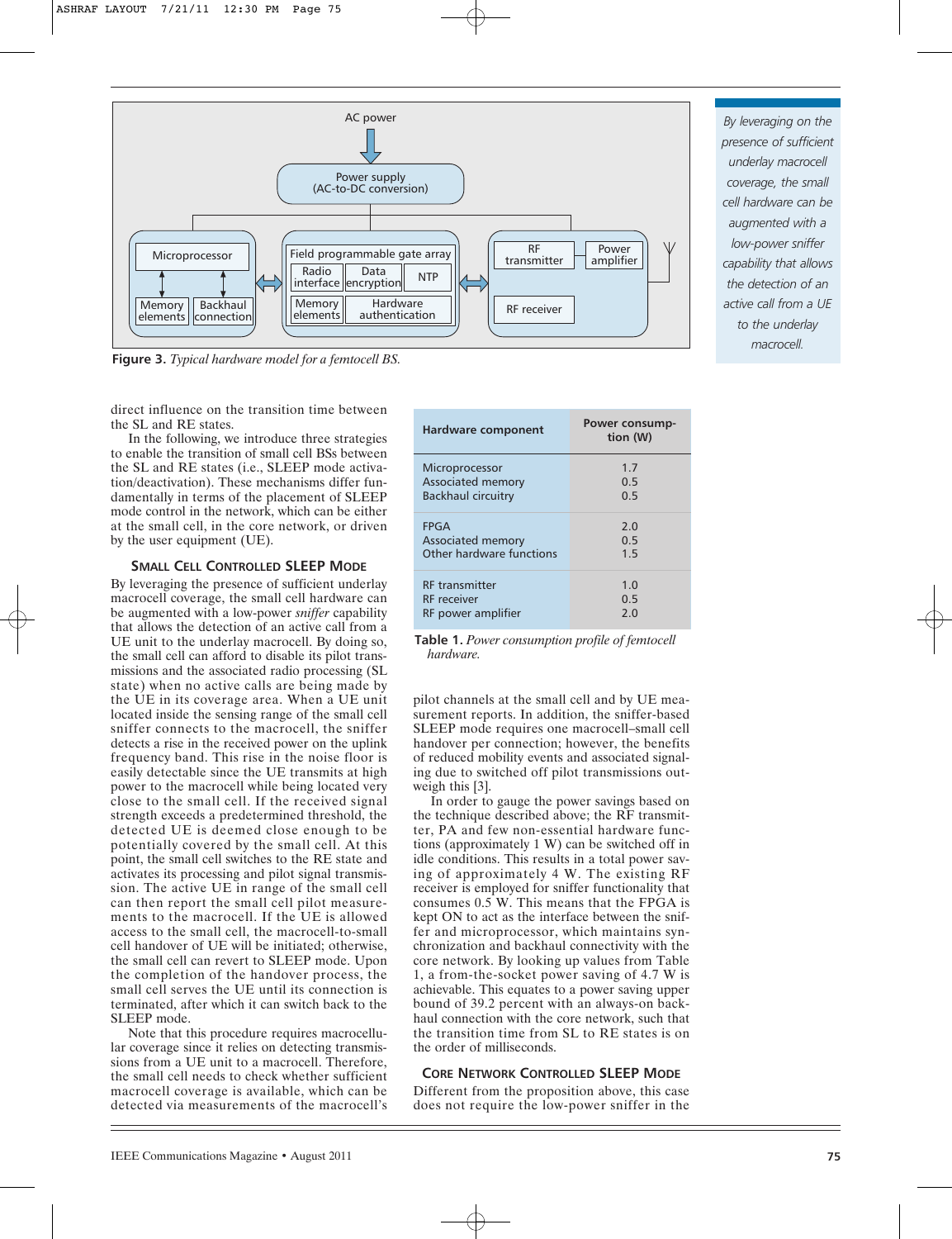*It is important to emphasize that although the core network driven method provides better activation control, it incurs control signaling over the backhaul to wake up small cells. As an example, a single wake-up control packet could be used to trigger the activation/deactivation of small cell BS.*

small cell to detect active UE. Alternatively, the transition of small cell from SL to RE state is controlled by the core network via the backhaul using a wake-up control message. The assumption of the underlay macrocell providing coverage to UE also applies in this case. Furthermore, the small cell BS can be configured to reside in the SL state by default and move to the RE state as explained next.

A connection between the macrocell and camped-on UE is set up after a paging message is transmitted to the UE in the downlink or an uplink connection request from the UE is made to the macrocell. After a successful connection setup, the appropriate core network element identifies the serving macrocell of the UE and verifies if there is any UE-associated small cell in the same macrocell region. For instance, this verification can be performed via the mobility management entity (MME) in LTE, a network element that keeps UE context information. The associated small cell BS to which the tagged UE is allowed to connect is then sent a wake-up message via backhaul to transition to the RE state and serve the UE. With respect to the small cell driven solution described before, the core network controlled solution has the following advantages:

- As opposed to the small cell driven solution, the core network controlled mechanism allows the distinction of registered and unregistered users. In the sniffer-based strategy, a small cell BS operating in the closed mode can unnecessarily switch itself on by detecting a noise rise from an unregistered user in its vicinity. The problem gets further aggravated if the BS is located in a busy area with lots of active users passing by.
- The core network driven approach allows the possibility to take a centralized decision, based not only on a particular UE but also taking into account the macrocell traffic load, user's subscription and traffic behavior, type of service requested, and so on.
- The core network driven approach allows the exploitation of UE location estimation (or positioning) in order to further improve the decision efficacy. For example, the UE can pass its location information to the core network, in both the idle and connected modes, such that the network can make a more informed decision on activating/deactivating nearby small cells. The UE could be configured to either update its location periodically, only when it changes, or at the time of connection establishment.

It is important to emphasize that although the core network driven method provides better activation control, it incurs control signaling over the backhaul to wake up small cells. As an example, a single wake-up control packet could be used to trigger the activation/deactivation of a small cell BS.

By referring to the hardware abstraction in Fig 3, the core network driven procedure provides a couple of choices in terms of switching off specific hardware components. One option is based on implementing the backhaul data processing in the microprocessor, which would switch off all hardware parts except for the backhaul circuitry (e.g., Ethernet switch) and microprocessor. This results in power consumption of approximately 3 W in SLEEP mode — a saving of 75 percent. The other preference could be based on implementing the wake-up control in the backhaul switch itself, thus allowing for the microprocessor to be switched off also. This can further reduce the SLEEP mode power consumption to approximately  $1 W - a$  saving of 92 percent. We note that, if architecturally possible, the microprocessor can also run in low-power mode in both cases due to reduced processing load.

#### **UE CONTROLLED SLEEP MODE**

A third approach is to place the SLEEP mode control at the UE side, which can broadcast wake-up signals in order to wake up small cell BSs within its range. The small cell, when in SL state, retains the capability to receive wake-up signal transmissions from the UE, and any time such signals are received, it transitions to RE state. This solution can principally be used when the UE is in idle mode, whereas the small cell driven and core network controlled solutions require the UE to establish a connection with the network. The UE broadcast can also contain identification information such that the closed mode small cell wakes up only to registered UE.

This solution can be implemented in various ways. The UE can broadcast periodic wake-up signals continuously so that any small cells in SL state will transition to RE state when the UE approaches it. This means that coverage provided by small cells "follows" a UE unit as it moves around and ensures that UE units are given small cell coverage whenever possible. On a negative note, this implementation decreases the amount of energy savings as the small cells would spend more time in RE state actively listening for UE wake-up signals. As a direct consequence, UE battery consumption increases due to periodic broadcasts.

An alternative implementation strategy is for the UE to broadcast wake-up signals when required on demand, such as in the absence of sufficient macrocell coverage or for higher data rate requirements. In such a situation, the UE can transmit broadcasts to attempt to wake up any small cells within range. The UE can also perform these broadcasts prior to establishing a connection with the network. This enables the UE to wake up any small cells first and then connect directly through a small cell. The ondemand approach can result in better energy savings since the small cell can be in SL state more often, and is only transitioned to the RE state when required.

The UE controlled solution has the following advantages over the small cell driven and core network controlled solutions:

• The UE controlled approach does not rely on the need for underlay macrocell coverage to switch ON/OFF small cells. This is particularly important as many small cells could be deployed as a means of solving macrocell coverage black spots. Both small cell and core network controlled solutions require sufficient macrocell coverage for the UE in order to enable SLEEP mode activation/deactivation.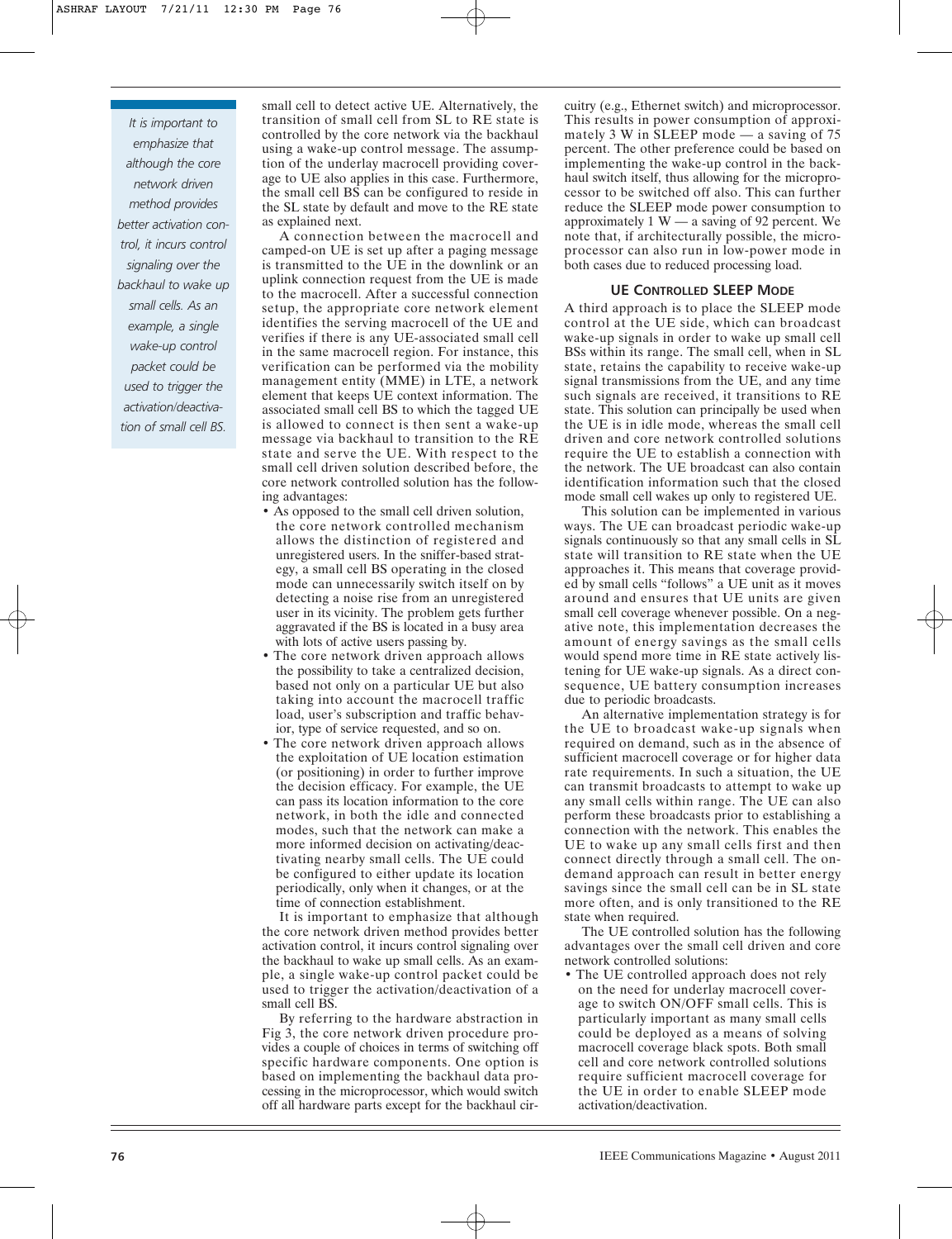- The amount of core network related signaling is reduced. Whenever the UE makes a call, it does not have to initiate a connection with the macrocell underlay and then get handed over to the small cell after it transitions from SL to RE state. Based on the UE driven approaches described above, the small cell would already be in the RE state at the time of connection establishment allowing the UE to initiate connection directly with it.
- The approach allows the implementation of a "coverage follows UE" principle without acquiring specific UE positioning and hence saving on the transmission of such information.

In order to provide fast switching time between SL and RE states in the UE controlled method, the RF transmitter, PA, and certain miscellaneous components can be switched off in SL state to obtain a from-the-socket power saving of 4.7 W, akin to the small cell driven method. This would enable instantaneous BS switch-on upon receiving the UE broadcast.

## **REQUISITES FOR SLEEP MODE ACTIVATION IN SMALL CELLS**

#### **FLEXIBLE HARDWARE DESIGN**

An obvious drive to reduce the small cell power consumption is to design and produce hardware components that inherently consume less power. However, substantial energy savings can be achieved by modulating the hardware energy consumption over the traffic load. In other words, the power drawn by the individual hardware parts should scale with traffic demands, and these should also support ultra-low-power modes in zero load or idle conditions. For instance, the microprocessor can vary its clock speed depending on the number of UE units served such that the processing power consumption follows user traffic.

Moving on from individual hardware components, the overall hardware design needs to be SLEEP mode aware and sketched with energy constraints in mind. One shortcoming of the hardware design described in Fig. 3 is the dependence of different hardware components on each other, which prevents the individual switching off of elements in SLEEP mode. For instance, FPGA acts as a communication interface between the RF transceiver and the microprocessor and cannot be switched off independently. A modular hardware design approach, which provides the flexibility of handling components individually, can offer a significant improvement over the current model.

#### **MACROCELL NETWORK ADAPTATION**

The utilization of macrocells can be reduced due to offloading of user traffic to small cells. Small cells are ideal for providing localized high data rate services, while macrocells are better suited for providing coverage over a wide area. Therefore, the joint use of small cell overlays in hotspots to provide additional capacity, with an underlay macrocell for wide area coverage is an efficient way of deploying cellular networks in

scenarios where demand for capacity is non-uniformly distributed. However, the rewards from such a conjoint arrangement are fully reaped only if the underlay macrocell network is designed to work in tandem with the small cell deployment. In the following, various techniques that can be used on the underlay macrocell to maximize the energy efficiency of cellular networks are discussed.

Consider the scenario where a macrocellular network has been carefully planned, deployed, and provisioned to provide the required coverage and capacity to the existing users. With the introduction of small cell overlays, the macrocell network becomes over-provisioned due to the offload of traffic by means of small cells. One strategy for the network operator is to keep the existing macrocell BSs as they are, and delay any modifications or capacity upgrades until natural growth in user demand catches up with the spare capacity. This approach does not offer the most efficient energy savings since it may take a long time for growth in user demand to increase sufficiently. Alternatively, the network operator can re-optimize the existing macrocell network in response to small cell deployment, such as decommissioning sites that are no longer needed. Performing this optimization can be costly and disruptive in the short-term but will make the overall network more energy-efficient and reduce network OPEX over the long term.

An interesting scenario is when the small cells are user-deployed, such as residential or enterprise femtocells, where they can be deployed or removed from the network without warning. This highly dynamic and unpredictable nature of small cell deployment makes frequent manual re-optimization of the macrocell network impractical. It is therefore desirable for the macrocell BS to dynamically scale back its power consumption according to the supported traffic load. This could be achieved by using various approaches, such as dynamically switching off carriers and traffic modules according to load conditions, and using multistage power amplifiers [5] that allow the transmit powers to be adjusted more efficiently. Self-organizing algorithms also allow a BS to reconfigure and compensate when neighboring BSs switch off. By implementing these steps in the macrocell BS, the heterogeneous network is able to fully capitalize on its energy reduction potential.

#### **RESULTS**

In this section, we reuse the heterogeneous network model delineated earlier and illustrate potential energy savings from SLEEP modes in small cells. In order to calculate the average network energy consumption with SLEEP mode enabled picocells using Eq. 1, the average power consumption from picocell BSs  $\overline{P_{pico}}$  is calculated as

$$
\overline{P_{pico}} = \overline{\eta_{pico,RE}} \cdot P_{pico,RE} + \overline{\eta_{pico,SL}} \cdot P_{pico,SL} \quad (2)
$$

where  $\overline{\eta_{pico,RE}}$  and  $\overline{\eta_{pico,SL}}$  represent the average number of picocells in RE state and SL state, respectively, and *Ppico,RE* and *Ppico,SL* denote the picocell power consumption in RE and SL states,

*This highly dynamic and unpredictable nature of small cell deployment makes frequent manual reoptimization of the macrocell network impractical. It is therefore desirable for the macrocell BS to dynamically scale back its power consumption according to the supported traffic load.*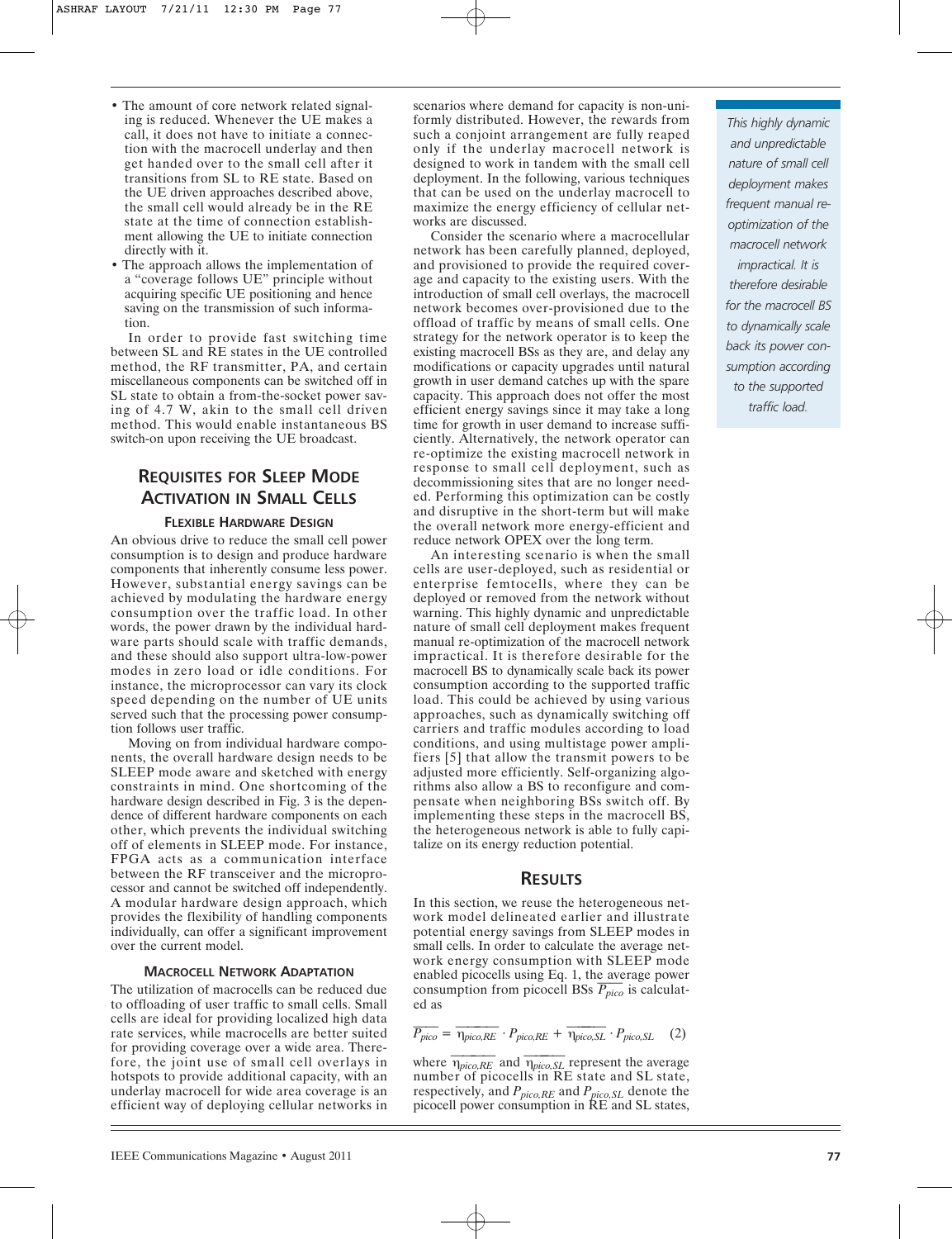

**Figure 4.** *Energy consumed by radio BSs per annum in dependency of SLEEP mode enabled picocell deployment. Each macrocell and picocell consume (a) 2.7 kW and 12 W, and (b) 1.317 kW and 5 W, respectively.*

respectively. To calculate  $\overline{\eta_{pico,RE}}$  and  $\overline{\eta_{pico,SL}}$ , we first compute the average number of active indoor users using the duty cycle of 17.15 percent [3] (i.e.,  $30,000 \times 0.1715 = 5145$ . This means that to serve these indoor users, a maximum of 5145 active picocells are required if indoor users distribution is such that each picocell serves one user. Similarly, a minimum of  $[5145/4] = 1287$  active picocells are required, if each picocell can serve 4 indoor users. This results in a mean of  $\frac{\text{m}}{\eta_{p} \text{i} \text{c}^2}$  = 3216 active picocells. For example, if a total of 5000 picocells are deployed, an average of 3216 picocells will be active at any given time and  $\frac{\eta_{pico,SL}}{\eta_{pico,SL}} = 5000 - 3216$ = 1784 picocells will reside in the SL state.

Figure 4 is an extension of Fig. 2 that now shows the average network energy consumption [MWh/annum] in dependency of the proposed SLEEP mode algorithms. Figure 4a is plotted with the same power consumption values as in Fig. 2, that is,  $P_{macro} = 2.7 \text{ kW}, P_{pico,RE} = 12$ W, and *Ppico,SL* equals 7.3 W and 3 W for UE/small cell driven<sup>2</sup> and core network controlled methods, respectively. Figure 4b focuses on a more energy-efficient hardware design of future cellular BSs, whereby a remote radio head (RRH) configuration is considered for macrocell BSs resulting in *Pmacro* = 1.317 kW [6],  $P_{pico,RE}$  is assumed to be 5 W [7], and  $P_{pico,SL}$  is set as 3.04 W and 1.25 W for UE/small cell driven and core network controlled methods, $3$  respectively.

Figure 4 illustrates that by virtue of switching off more components in the SL state, the core network controlled solution is shown to provide higher energy savings than the small cell and UE driven methods. By examining Fig. 4a and the case where a picocell is present in each household and all indoor traffic is supported by picocells, UE/small cell driven and core network controlled approaches provide savings of 11.1 percent and 21.2 percent, respectively, with respect to the absence of SLEEP modes in picocells. Furthermore; to asses the maximum achievable gains, the lower bound on the network energy consumption with SLEEP mode and fixed macrocell power is also plotted. The bound

is based on the assumption of 0 W power consumption in SLEEP mode.

Figure 4 also provides an indication on the network energy consumption with adjusted macrocell configuration. With the offloading of traffic, the macrocell network is assumed to be reprovisioned and the required number of macrocell sites η*macro* and corresponding total power consumption are recalculated. As a result, the energy reduction gains are much higher since a lower number of macrocell BSs are required. For instance, in Fig. 4b at 7500 picocells, core network controlled SLEEP mode consumes approximately 60 percent less energy than no SLEEP modes. Moreover, the lower bound with adjusted macrocell network highlights the energy saving potential of a heterogeneous deployment where both macrocells and small cells can adapt dynamically as per their traffic requirements. The plots show that due to offloading of traffic to small cells and consequent dynamic switch-offs of macrocells, the overall power consumption of the radio access network is lower than the case of no small cells in the network, coupled with substantial capacity incentives that come inherently with small cell deployment. We note that the plots in Fig. 4 follow a linear profile due to the conservative assumption of uniform traffic offloading. In practice, user traffic distribution is non-uniformly distributed, which means that some macrocell sites are more loaded than others. In such a case, a small proportion of small cells can offload large amounts of macrocell traffic leading to more beneficial non-linear energy gains.

#### **CONCLUDING REMARKS**

We introduced a class of energy-efficient SLEEP mode algorithms for small cell base stations. The proposed algorithms allow the hardware components in the BS to be astutely switched off in idle conditions, such that the energy consumption is modulated over the variations in traffic load. Three different strategies for algorithm control have been discussed, relying on small cell driven,

*<sup>2</sup> As discussed earlier,* Ppico,SL *is the same for both UE driven and small cell controlled approaches.*

*<sup>3</sup> These values are calculated to maintain the same power reduction factor as in Fig. 4a.*